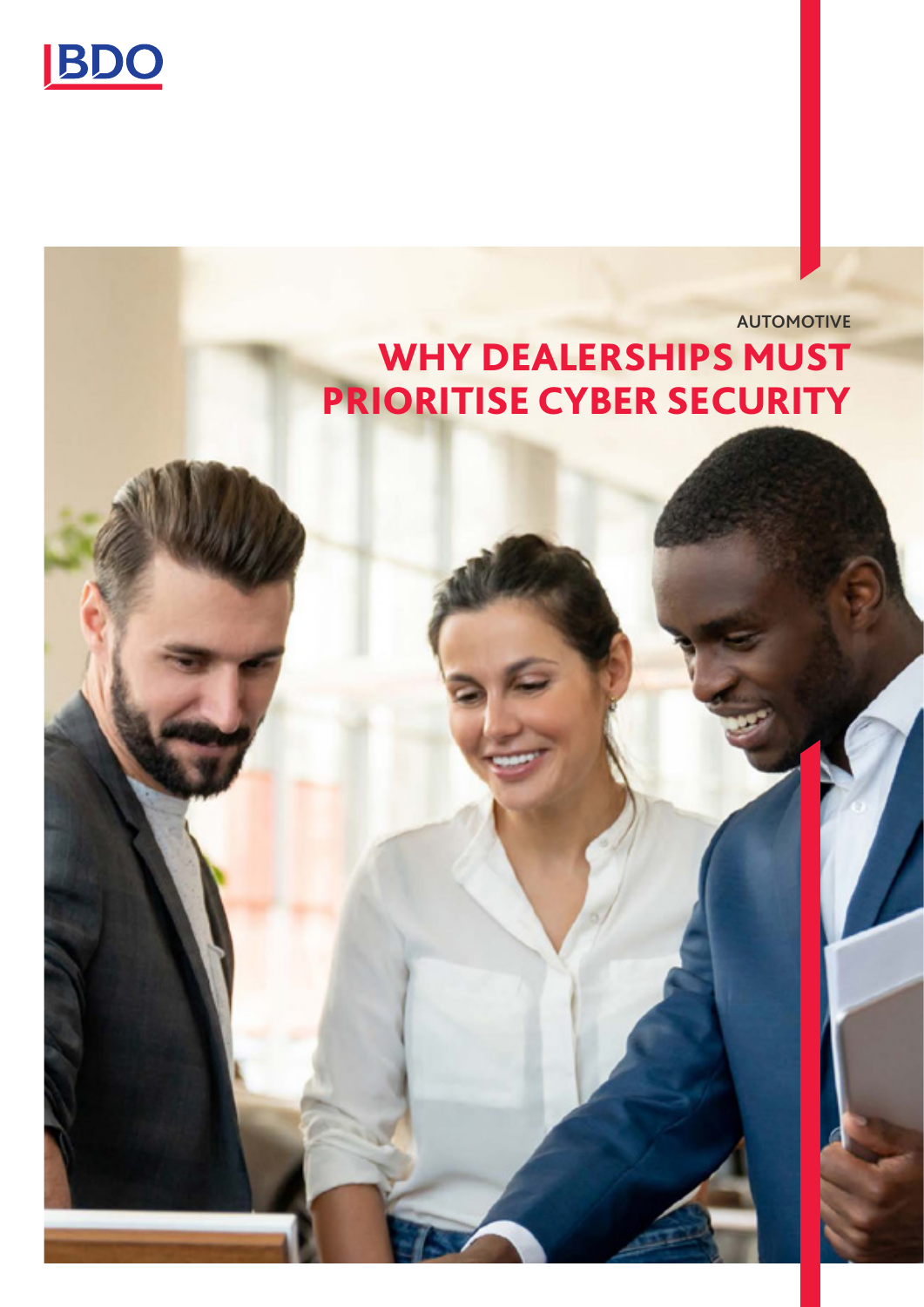

**While the day-to-day operations of a dealership might vary greatly from other types of businesses, they all still have one thing in common: the need for cyber security. No matter what line of work they are in, every business needs to secure their data and do everything they can to prevent accidental leakage or malicious attacks.** 

The threats to dealerships are pervasive. There are so many moving parts to keep track of (and we're not just talking about the vehicles here). Dealerships have relationships with financial institutions, for lending purposes, and across the supply chain. They deal with a wealth of sensitive customer data such as contact details (names, addresses, dates of birth etc.), financial information, identity documents, and credit card data. Service schedules and loan processes are typically reliant on technology, as well as revenue or lead generating marketing activities.

When talking about cyber security, the nature of business for dealerships results in exposure to a wide range of cyber threats and risks. So, how can your dealership protect against cyber threats? Here are a few tips to get started.

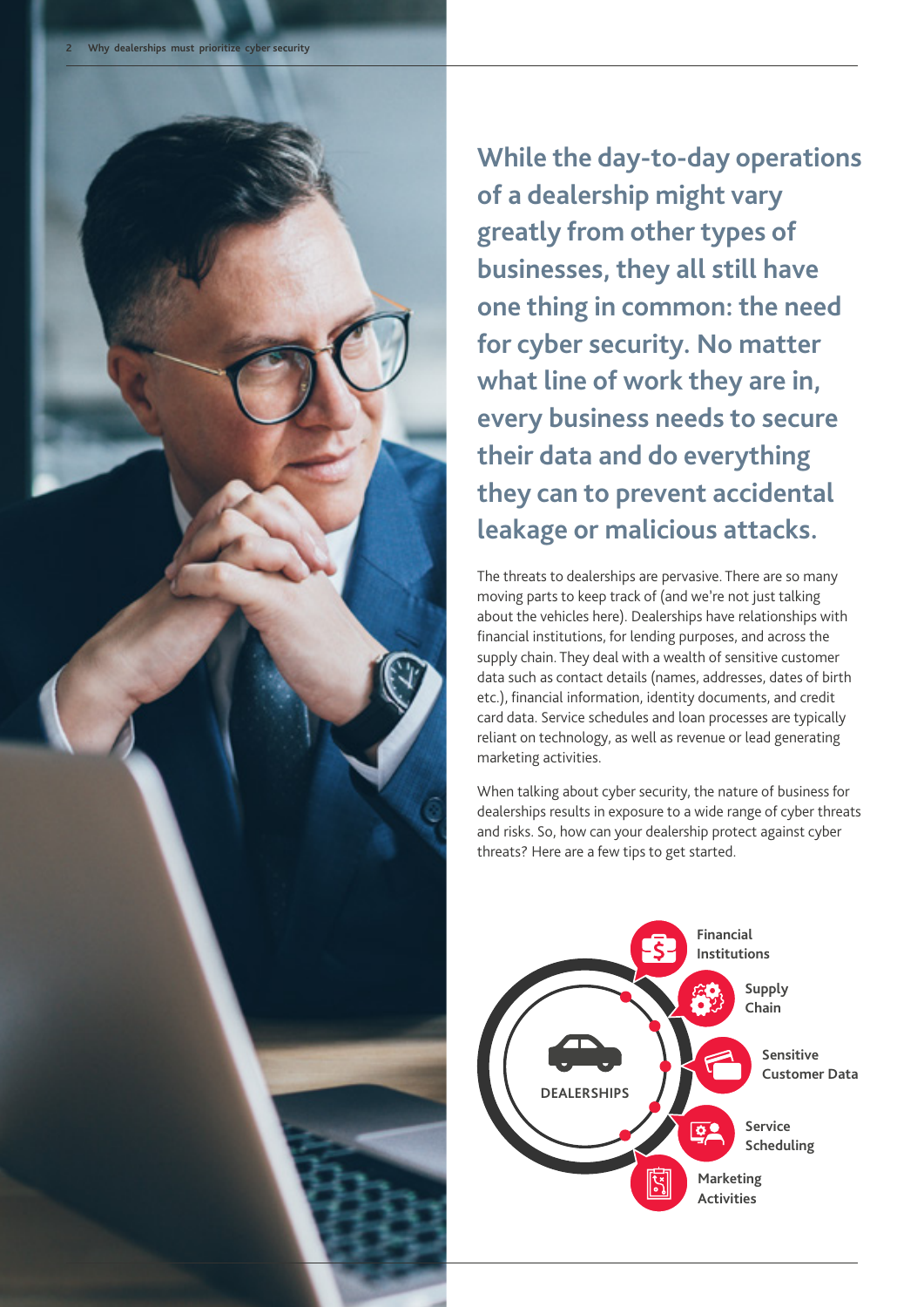#### **CONTINUOUS PREPARATION IS A DEALERSHIP'S BEST DEFENCE**  1



Disruptive cyber attacks, such as ransomware, can not only halt a dealership's operations, but expose it to long lasting reputational impacts. Being unable to service customers halts critical revenue generating business activities, and a breach of customer information introduces significant reputational, legal and regulatory impacts.

The cyber landscape is constantly changing, and it is important to prioritise cyber investments accordingly. All companies, especially dealerships, need to continuously evolve to keep up. They don't want anything suspicious touching their credit card transactions, supply chain relationships, and so on. Therefore, it's important for dealerships to review cyber security measures that are in place and improve upon them as needed.

# **DEVELOP AND TEST AN** 2 **INCIDENT RESPONSE PLAN**

The time to prepare for an emergency isn't during an emergency. Having a plan is essential, but it cannot be relied upon unless it's been tested. There are two ways to do this – in a high-stakes, real-world cyber attack, or in a low-stakes, high-gain cyber exercise. Cyber exercises are also an effective way to communicate the non-technical impacts of cyber risk. For example, rehearsing your customer service, financial, operational, legal, media and communications responses to a cyber attack can highlight the importance of cyber security for non-IT staff.

## 3 **ESTABLISH RESILIENCE**



An incident response plan will help you contain and eradicate the immediate impacts of a cyber attack, however, a disaster recovery plan will help you sustain operations with manual workarounds, and get back in business as soon as possible. A disaster recovery plan should outline a clear process to implement contingency workarounds, sustain operations, and communicate effectively when systems are down.



While an incident response plan is similar to a disaster recovery plan, there are key differences which is why each one requires a separate document.



An incident response plan will help you contain and eradicate the technical impacts of a cyber attack.



A disaster recovery plan will help you sustain operations, reduce downtime, and get back in business as soon as possible.

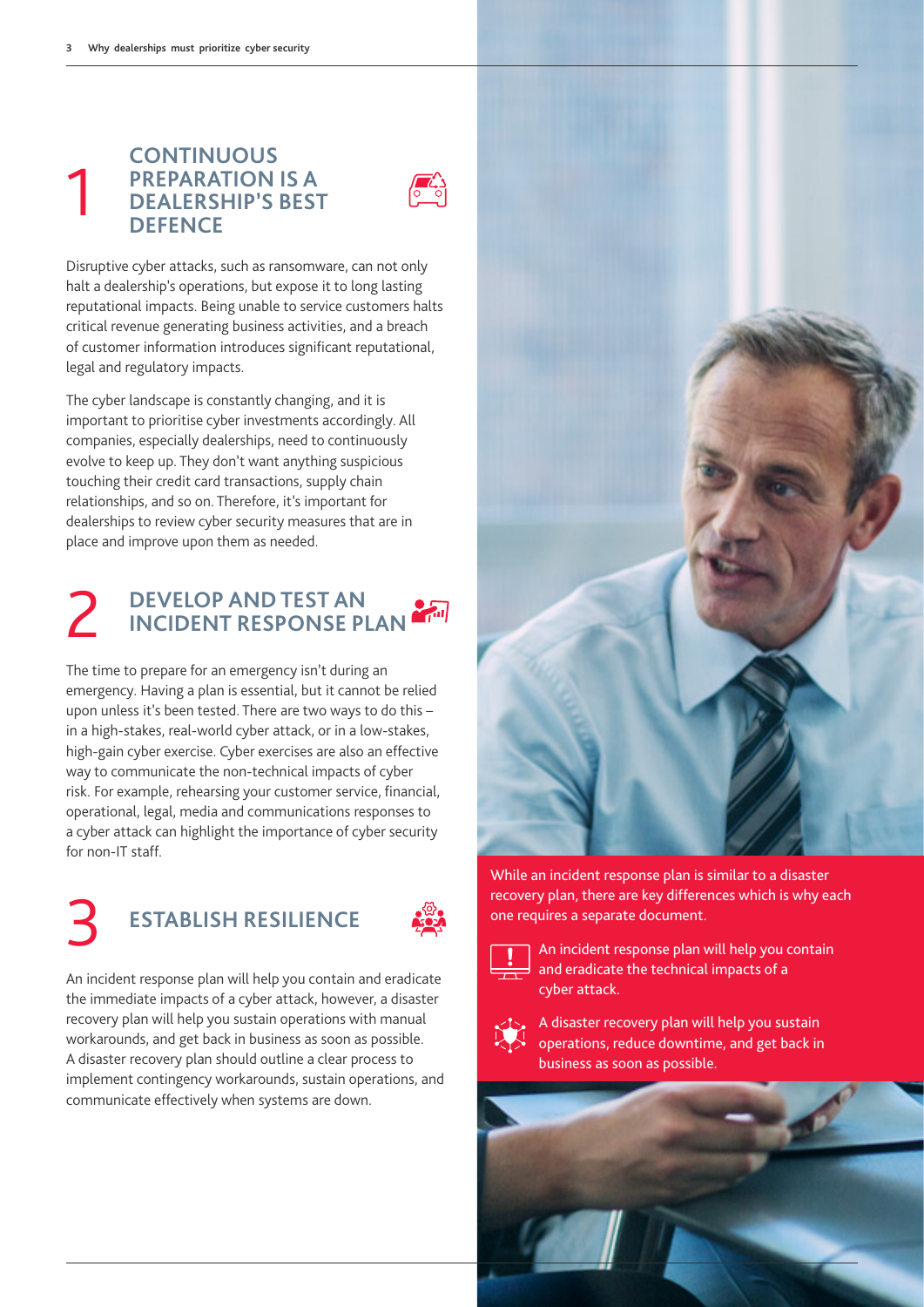### **OFFERING ONGOING EDUCATION TO ALL PROFESSIONALS**



In addition to having documented plans for incidents and disasters, it's also important to offer ongoing education to all employees. A dealership's people represent its first and last lines of defence against cyber attacks.

### **CYBER INCIDENT EXERCISES FOR ALL** 5 **EMPLOYEES**



Beyond continuing education, employees must also be prepared for any scenario that may present itself. What is the best way to make sure they're prepared? With realistic exercises. Practice makes perfect, and the more practice your employees have, the less vulnerable you'll be to cyber threats.

# **CREATING A CULTURE OF** 6 **AWARENESS AND REPORTING**

Creating a culture within the dealership that not only makes employees aware of cyber security but also encourages them to report incidents will only help you. Cyber security shouldn't just be a top priority among executives; make sure it's a part of the culture within your organization.

## **UNDERSTAND YOUR RISK**

To protect what's important, you have to understand which digital systems keep the business running, and how they're vulnerable to cyber attack. This requires an understanding of which cyber adversaries are targeting you, what they're targeting, and how they will target you. Establishing visibility of cyber risk starts with the tone at the top and requires an enterprise-wide approach.

# **ADEQUATE INSURANCE**<br>**COVERAGE**



No matter how confident you are in your security posture, your mindset should never be, "what will we do if a cyber incident occurs?" But rather, you should ask yourself, "what will we do when a cyber incident occurs?" Any business can fall victim to cyber threats, and because of that, it's smart to have insurance. This can offset any financial losses that may happen because of a cyber-attack.



**Most dealerships don't have people on staff that understand the current realities of what cyber risk is today. With an ever-evolving threat landscape, it is imperative that investments in cyber security are smart and pragmatic to protect your dealership.** 

**Our cyber specialists can lend their experience and help you safeguard your dealership against cyber threats. BDO Digital's security maturity quiz provides you with an idea of how secure you are currently. Additionally, we recommend engaging in a deeper conversation around your threat landscape as it relates to cyber to find the comprehensive solution that is right for you.**  [Contact us today to get started.](https://www.bdo.com.au/en-au/our-people?businessline=003272&servicearea=030883#main_content)